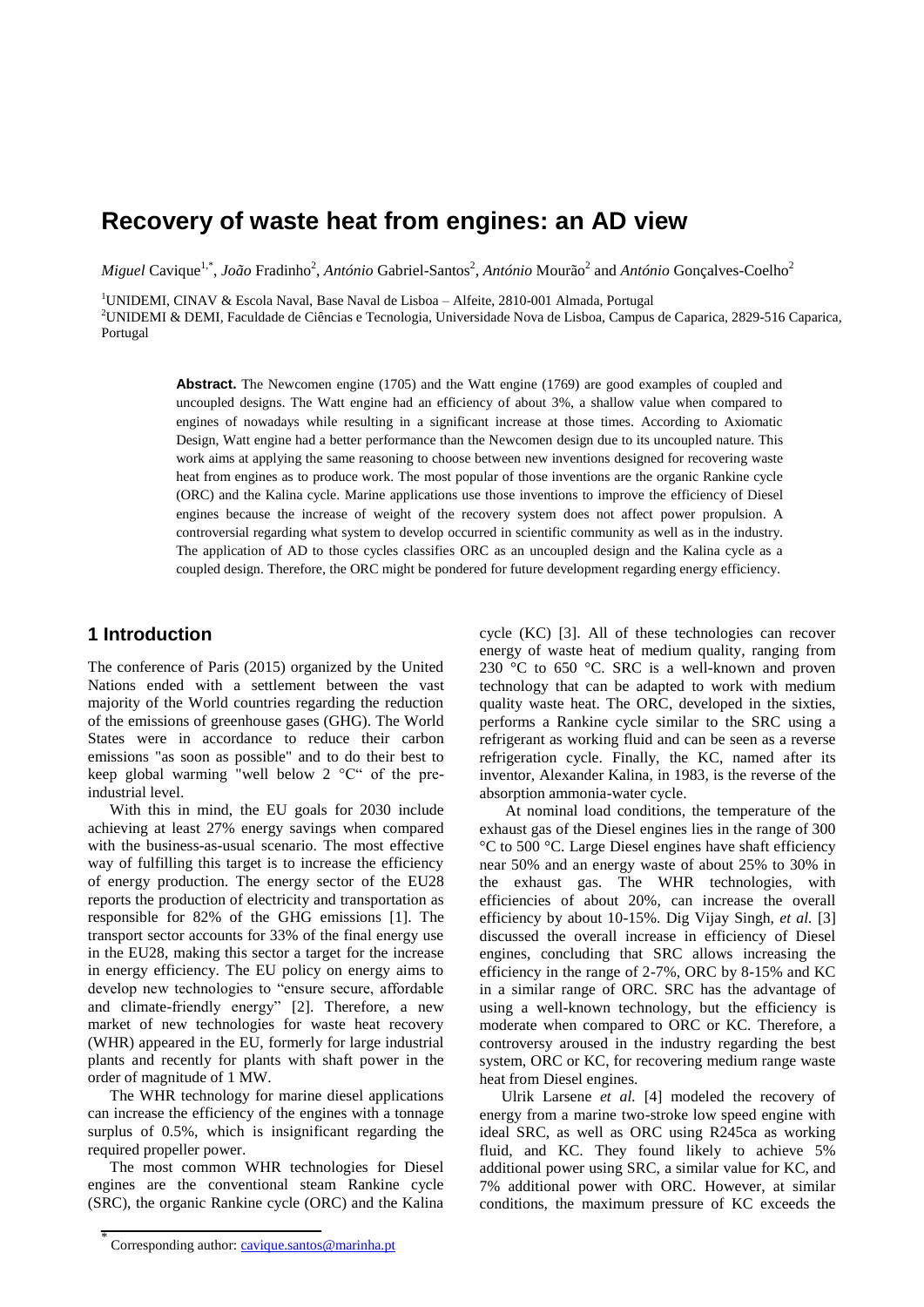high pressure of an ORC system. Paola Bombarda *et al.* [5] studied both systems applied to a truck Diesel engine that exhausts gas at 346 °C. The KC needs a maximum<br>pressure of 100 bar while ORC using pressure of 100 bar while ORC using hexamethyldisiloxane needs 9.7 bar to achieve a similar efficiency. In cogeneration plants, the exhaust gas temperature is about 150 °C making the efficiency and pressure lower than on the previous examples [6]. Diedie Lin *et al.* [7] compared ORC with R245fa to KC with different concentrations of ammonia, as well as with a SRC-ammonia. They modelled the systems and varied the hot water temperature of the heat source from 100 °C to 200 °C, as to evaluate the sensibility of the efficiency concerning hot temperature. Regarding efficiency, ORC is better than any KC from 100  $\degree$ C to 140  $\degree$ C, slightly worst than KC with high ammonia concentration for higher values of temperature. In the range 140 °C to 200 °C, SRC-ammonia has the best efficiency of all systems under comparison [7].

This paper aims at using Axiomatic Design (AD) to choose between ORC and KC in what concerns to the recovery of energy from the exhaust gas of Diesel engines. Section 2 presents the simplest systems, ORC and KC, and section 3 evaluates these cycles using AD. On section 4 and 5 the paper concludes that KC is a coupled design while ORC is an uncoupled design.

## **2 Organic Rankine and Kalina Cycles**

ORC and KC are reverse cycles of the vaporcompression refrigeration and the ammonia-water absorption refrigeration. Ammonia is a toxic substance that is easy to identify in case of leakage, and that needs special handling care. Ammonia belongs to the safety group B1 *i.e.*, a toxic non-flammable gas. It is a natural substance with no harmful effect to the ozone layer of the atmosphere and with zero global warming potential (GWP).

The used working fluids for ORC are non-toxic refrigerants, but the high values of their GWP make these products of environment concern. The EU F-Gas regulation imposes a decrease until 2030 on the average GWP of the refrigerants. From 2015 to 2030 the average GWP should drop from 2000 to 420, while it is 1260 in 2018. The most common working fluids for ORC are R245fa, a hydrofluorocarbon (HFC) with a GWP of 1030, and R245ca, which is also a HFC, with a GWP of 693. R245fa belongs to safety group B1, as well as ammonia, both causing some concern regarding the use in marine applications.

### **2.1. Organic Rankine Cycle**

Organic Rankine cycle follows a Rankine cycle using a refrigerant as working fluid. Fig. 1 depicts a single stage ORC showing a pump (P) to maintain a high pressure in the lines 1 and 4, an evaporator (EVP) that receives heat from the exhaust gas, a turbine (ORCT), and a condenser (COND) that reject heat to a water stream. The ORCT expands the gas from the high-pressure line (1) to the low-pressure one (2), producing electricity in the generator G.



**Fig. 1.** ORC scheme (adapted from [6])

A variation of the single stage ORC uses a regenerator between the exit of the turbine and the entrance of the evaporator, reducing the heat released in the condenser. The temperature of the exhaust gases (11 to 12) determines the pressure on the evaporator, and the temperature of the condensing water at (21) determines the pressure on the condenser. Therefore, external conditions determine the behaviour of the system.

The coolant needs to be at the superheated vapour state at (1), in order to preserve the blades of the turbine from erosion. For R245fa, the pressure ratio in the turbine is about 20, and the evaporator pressure is about 1 bar. The mass flow and the temperature of the exhaust gas are the key factors to define the power of the ORC equipment.

#### **2.2 Kalina Cycle**

Kalina cycle may have many schemes, the most common one is the KC11 as depicted in Fig. 2. A common variation of the flow diagram of KC11 puts the separator (SEP) before the evaporator (EVA). Most of the current industrial applications of KC use a mixture of ammonia and water. There are experimental works that use zeotropic mixtures of HFC to low the evaporating pressure.

In KC, the turbine (AWT) needs a high concentration of ammonia because it produces more work per fluid flow unit than a lower concentration. The turbine has a pressure ratio of about 15 and drives the generator (G). In the condenser (COND), it is desirable a higher temperature than in the turbine exit, as to simplify rejecting the heat. The absorber (AB) makes the water to absorb the ammonia, therefore, increasing the temperature of the mixture. Due to the zeotropic behaviour of the ammonia-water, the boiling and condensing temperatures varies following the nonisothermal evolution of the fluids in the evaporator and the condenser.

Lines 1 and 2 have rich ammonia molar concentration (typically 95%), lines 3, 4, 5, 6 and 7 have a lean concentration (60%) and lines 8, 9 and 10 a very poor concentration of ammonia (30%). Pump (P) imposes a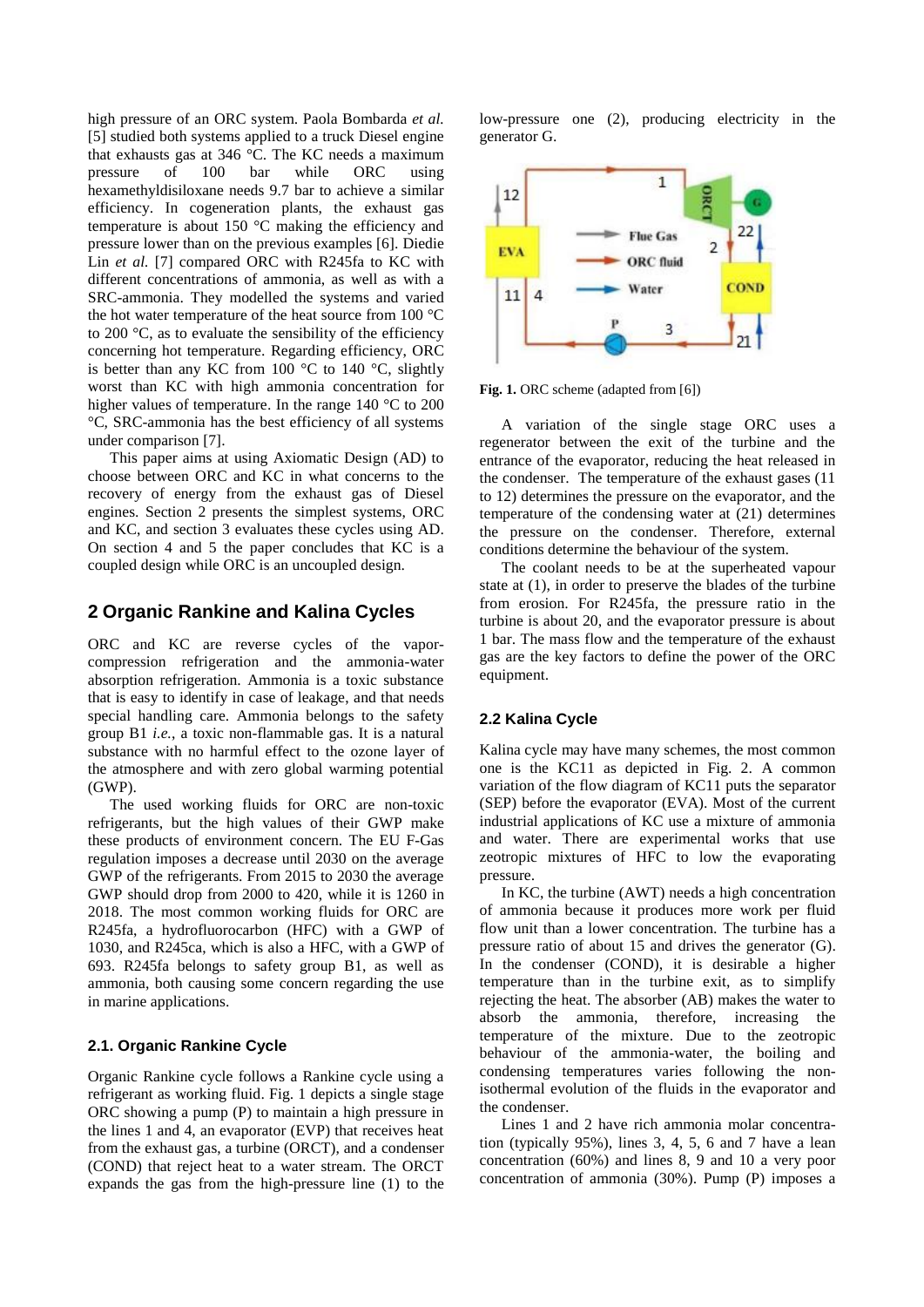differential pressure between the low-pressure lines (2, 3, 4 and 10) and all the other high-pressure lines.



**Fig. 2.** KC11 scheme (adapted from [6])

The AWT and the valve (V) reduce the pressure from high to low. The regenerator (REG) allows recovering heat from the very poor concentration stream (8) to the evaporator stream.

The efficiency of the system is highly dependent on the concentration of ammonia in the AWT, therefore depending on the SEP and on the working mode of V. The valve V allows adjusting the amount of water rich solution that is required to correct the concentration of the ammonia rich solution. Thus, the efficiency of the KC mostly depends on the SEP and on the control of V, as they determine the ammonia concentration entering the turbine and the condenser. The optimization of the different concentrations is a key factor regarding the efficiency of the system.

As in any other thermal machine, the efficiency of KC depends on temperature of the heat source and the temperature of the cold source.

## **3 The AD evaluation**

The highest-level functional requirement (FR) of the designs under evaluation is:

*FR*<sub>0</sub> - Produce work from waste heat,

and the corresponding DP is:

*DP*0*-* Thermal engine*.*

For a thermal engine, the second law of Thermodynamics states that a cycled device needs to receive heat from a high temperature sink and reject heat to a low temperature sink in order to produce work. Moreover, the engine needs a working fluid to work, making the first level FRs of a thermal engine to be:

*FR*1- Receive heat; *FR*2- Reject heat; *FR*3- Produce work; *FR*4- Transport thermal energy in cycle.

The next subsection reveals the DPs of each system, ORC, and KC, at the first and the second levels of decomposition.

AD classifies the designs as uncoupled, decoupled and coupled. The former are the best, and the latter are the poorest [8]. The FRs are actions that are formally defined in an independent way [9]. Moreover, FRs need to be cumulative exhaustive and mutually exclusive [10], which is a condition to attain during the decomposition process. At each level of decomposition, one may start by defining the nominal working conditions that allow defining the design matrix [11].

#### **3.1 AD application to ORC**

The ORC into consideration has R245fa as working fluid to transport thermal energy, uses the EVA to receive heat, COND to reject the heat, and the set of turbomachinery, P and ORCT, to produce work. Therefore the DPs are:

*DP*1- EVA *DP*2- COND *DP*3- Turbomachinery *DP*4- R245fa

Equation 1 depicts the design equation of the ORC at the first level of decomposition showing that it is a decoupled design. Selecting a specific working fluid, DP4, makes it an 3-FR, 3-DP uncoupled design.

| $\begin{bmatrix} FR_1 \\ FR_2 \\ FR_3 \\ FR_4 \end{bmatrix} = \begin{bmatrix} X \\ KR_1 \\ FR_2 \\ FR_3 \end{bmatrix}$ |  | $\boldsymbol{X}$ | $\begin{bmatrix} X \\ X \\ X \\ X \\ X \end{bmatrix} \begin{bmatrix} DP_1 \\ DP_2 \\ DP_3 \\ DP_4 \end{bmatrix}$ |  |
|------------------------------------------------------------------------------------------------------------------------|--|------------------|------------------------------------------------------------------------------------------------------------------|--|
|                                                                                                                        |  |                  |                                                                                                                  |  |

Therefore,  $FR_4$  turns to be a leaf and the decomposition proceeds with the other FRs.

Table 1 shows the second level of decomposition.

**Table 1.** The second level of decomposition for ORC.

| FR.                                                | DP                                     |  |  |  |
|----------------------------------------------------|----------------------------------------|--|--|--|
| $FR_{11}$ : Recover wasted heat                    | $DP_{11}$ : Exhaust gas                |  |  |  |
| $FR_{12}$ : Transfer high<br>temperature heat      | $DP_{12}$ : Heat exchanger<br>of EVA   |  |  |  |
| $FR_{21}$ : Choose low temperature<br>storage sink | $DP_{21}$ : Sea water<br>supply system |  |  |  |
| $FR_{22}$ : Transfer low<br>temperature heat       | $DP_{22}$ : Heat exchanger<br>of COND  |  |  |  |
| $FR_{31}$ : Maintain a pressure<br>differential    | $DP_{31}$ : Pump                       |  |  |  |
| $FR_{32}$ : Perform fluid expansion                | $DP_{32}$ : ORCT                       |  |  |  |

On the second level of decomposition, new relationships appear, expressed on a new design matrix.

The ORC engine works in cycle so that making any change in any component would affect all the others. The design of the system will be considered in nominal conditions, although one should notice the impact of the external conditions in the design matrix.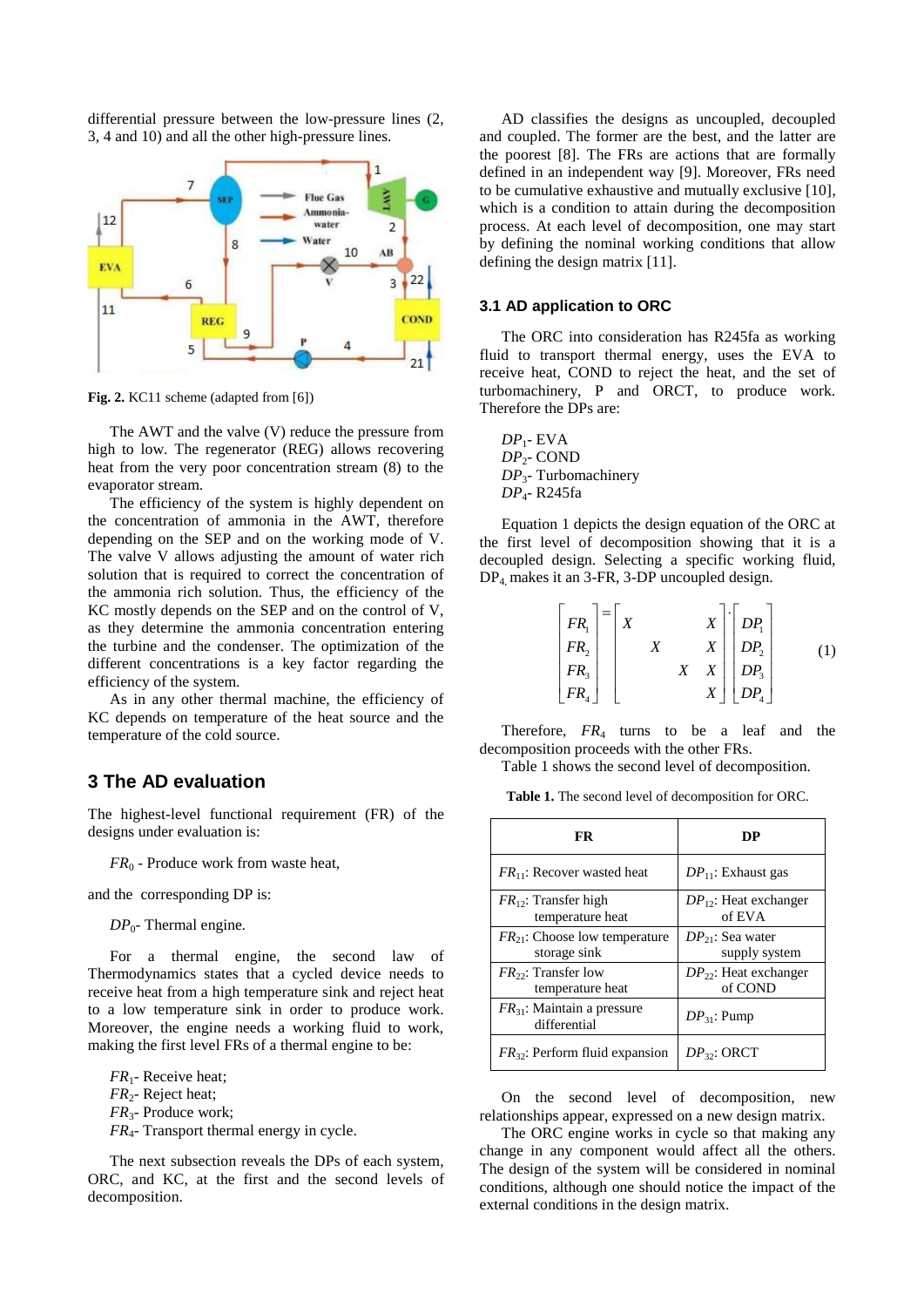Transferring heat at high temperature depends on the temperature and mass of the exhaust gas, in the same way, that the sea water system influences the transfer of heat at low temperature. Moreover, defining the temperatures of source and sink reservoirs fix the working pressures of the refrigerant. Therefore, maintaining the pressure differential in P and ORCT is a function of the exhaust gas and the seawater temperatures.

Equation 2 shows the design matrix on the second level of decomposition. In order to compare systems, external conditions are set, fixing the temperature of exhaust gases and the sea water at nominal conditions. On Equation 2, the influence of external condition are set with a lowercase "*x*" standing for a minor influence. Setting values for the external conditions, then the design is an uncoupled design.

$$
\begin{bmatrix} FR_{11} \ FR_{12} \ FR_{21} \ FR_{21} \ FR_{31} \ FR_{31} \ FR_{32} \end{bmatrix} = \begin{bmatrix} X & & & & \\ x & X & & & \\ & X & & & \\ & x & X & & \\ & & x & X & \\ & & & X & X \\ & & & & X \end{bmatrix} \begin{bmatrix} DP_{11} \ DP_{12} \ DP_{21} \ DP_{22} \ DP_{31} \ DP_{32} \end{bmatrix}
$$
 (2)

## **3.2 AD application to KC**

The first level of decomposition for the KC is similar to the ORC. The difference is just the working fluid. Therefore, the DPs are the following:

*DP*1- EVA *DP*2- COND *DP*3- Turbomachinery *DP*4- Ammonia-water

Equation 1 also applies to KC, as well as the considerations regarding the working fluid. *FR<sup>4</sup>* turns a leave, and the decomposition of the KC design proceeds with the other three FRs. According to the aforesaid on section 2.2, new internal relationships are expected for this system on the second level of decomposition.

Again, the exhaust gas impacts the heat transfer at high temperature. In addition, the seawater system affects the heat transfer at low temperature. At last, the temperatures of the exhaust gas and the seawater define the temperatures of the ammonia-water at the evaporator and condenser. Furthermore, Fig. 2 introduces a regenerator that has a positive impact on the needs of heat at high temperature.

The equations of state of ammonia-water make enthalpy and pressure to change according to the concentration of ammonia for a given temperature.

Table 2 shows the FRs and DPs for KC system on the second level of decomposition. It is worth to notice the introduction of new FRs regarding the changing of ammonia concentration along the thermodynamic cycle.

**Table 2.** The second level of decomposition of KC.

| FR                                                 | DР                                             |  |  |  |
|----------------------------------------------------|------------------------------------------------|--|--|--|
| $FR_{11}$ : Recover wasted heat                    | $DP_{11}$ : Exhaust gas                        |  |  |  |
| $FR_{12}$ : Transfer high temperature<br>heat      | $DP_{12}$ : Heat<br>exchanger of<br><b>EVA</b> |  |  |  |
| $FR_{13}$ : Recover internal heat                  | $DP_{22}$ : REG                                |  |  |  |
| $FR_{21}$ : Choose low temperature<br>storage sink | $DP_{21}$ : Sea water<br>supply system         |  |  |  |
| $FR_{22}$ : Transfer low temperature<br>heat       | $DP_{22}$ :Heat exchanger<br>of COND           |  |  |  |
| $FR_{23}$ : Reduce ammonia<br>concentration        | $DP_{23}$ : Set V+AB                           |  |  |  |
| $FR_{31}$ : Maintain a pressure<br>differential    | $DP_{31}$ : Pump                               |  |  |  |
| $FR_{32}$ : Perform fluid expansion                | $DP_{32}$ : AWT                                |  |  |  |
| $FR_{33}$ : Increase ammonia<br>concentration      | $DP_{33}$ : SEP                                |  |  |  |

Therefore, the role of the valve control and the absorber to reduce the ammonia concentration in the condenser; as well as the role of the separator to increase the ammonia fraction in the turbine, strongly influence the behavior of the system. A trade-off must be made between the performance regarding the fluid expansion vs. the transfer of heat at low temperature, which affects each other. Moreover, the lean concentration of ammonia in line 7 (Fig. 2) affects the behavior of the evaporator.

The set, valve and absorber, plays a special role by influencing the transfer at low temperature in the condenser, and by changing the performance of fluid expansion in the turbine.

Equation 3 shows that KC is a coupled design, despite fixing the external temperatures at the nominal conditions.

| Contratons.                                                                                                                                           |                                                  |                  |                     |   |                  |   |                  |                  |                                                                       |
|-------------------------------------------------------------------------------------------------------------------------------------------------------|--------------------------------------------------|------------------|---------------------|---|------------------|---|------------------|------------------|-----------------------------------------------------------------------|
|                                                                                                                                                       |                                                  |                  |                     |   |                  |   |                  |                  |                                                                       |
| $\begin{bmatrix} FR_{11} \ FR_{12} \ FR_{13} \ FR_{21} \ FR_{22} \ FR_{33} \ FR_{31} \ FR_{32} \ ER_{32} \ ER_{33} \ ER_{32} \ ER_{33} \end{bmatrix}$ | $\begin{bmatrix} X \\ x & X \end{bmatrix}$       | $\boldsymbol{x}$ |                     |   | $\boldsymbol{x}$ |   |                  | $\mathcal{X}$    | $DP_{11}$<br>$DP_{12}$<br>$DP_{13}$<br>$DP_{21}$<br>$DP_{22}$         |
|                                                                                                                                                       |                                                  | X                |                     |   |                  |   |                  |                  |                                                                       |
|                                                                                                                                                       |                                                  |                  | X                   |   |                  |   |                  |                  |                                                                       |
|                                                                                                                                                       |                                                  |                  | $\boldsymbol{\chi}$ | X | X                |   |                  | $\boldsymbol{X}$ | (3)                                                                   |
|                                                                                                                                                       |                                                  |                  |                     |   | $\boldsymbol{X}$ |   |                  |                  | $DP_{23}$                                                             |
|                                                                                                                                                       | $\begin{array}{ c c } \hline x \\ x \end{array}$ |                  | $\boldsymbol{x}$    |   |                  | X |                  |                  | $\begin{array}{c}   \text{ } DP_{31} \\ \text{ } DP_{32} \end{array}$ |
|                                                                                                                                                       |                                                  |                  | $\boldsymbol{\chi}$ |   | $\boldsymbol{X}$ |   | $\boldsymbol{X}$ | X                |                                                                       |
|                                                                                                                                                       |                                                  |                  |                     |   |                  |   |                  | $\boldsymbol{X}$ |                                                                       |

The most important relationships are set at Equation 3 by a "X", meaning they have a larger absolute value than all other off-diagonals. This decomposition is in accordance with a corollary of Theorem 8 of AD that allows neglecting low order *∂FR/∂DP*. Therefore, it is possible a design to be an uncoupled design at the first level of decomposition and coupled at the second level of decomposition.